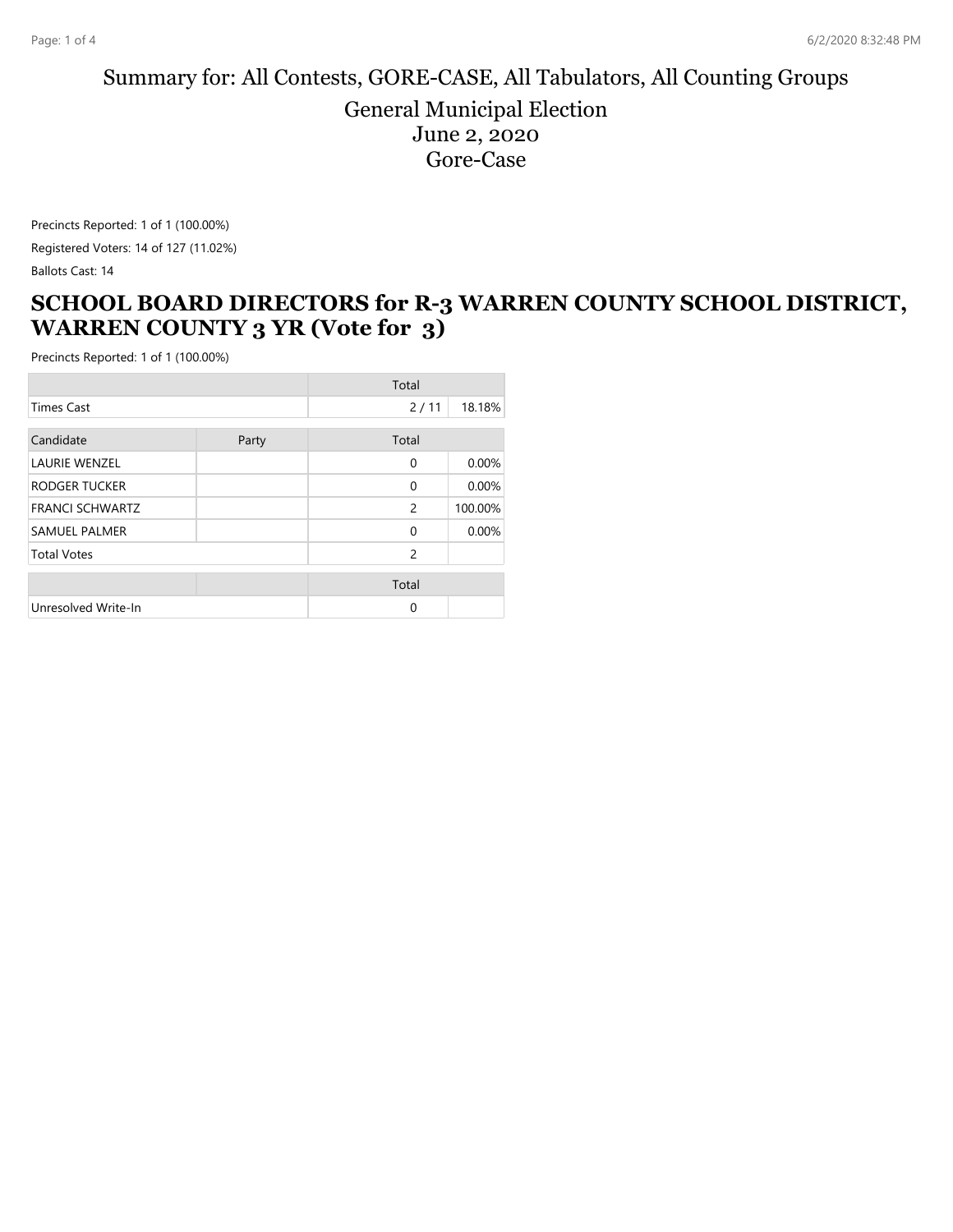## **SCHOOL BOARD DIRECTORS for R-3 WARREN COUNTY SCHOOL DISTRICT, WARREN COUNTY 2 YR (Vote for 1)**

|                     |       | Total |        |
|---------------------|-------|-------|--------|
| Times Cast          |       | 2/11  | 18.18% |
| Candidate           | Party | Total |        |
| SARAH JANES         |       | 1     | 50.00% |
| <b>JOE LANIGAN</b>  |       | 1     | 50.00% |
| <b>Total Votes</b>  |       | 2     |        |
|                     |       | Total |        |
| Unresolved Write-In |       | 0     |        |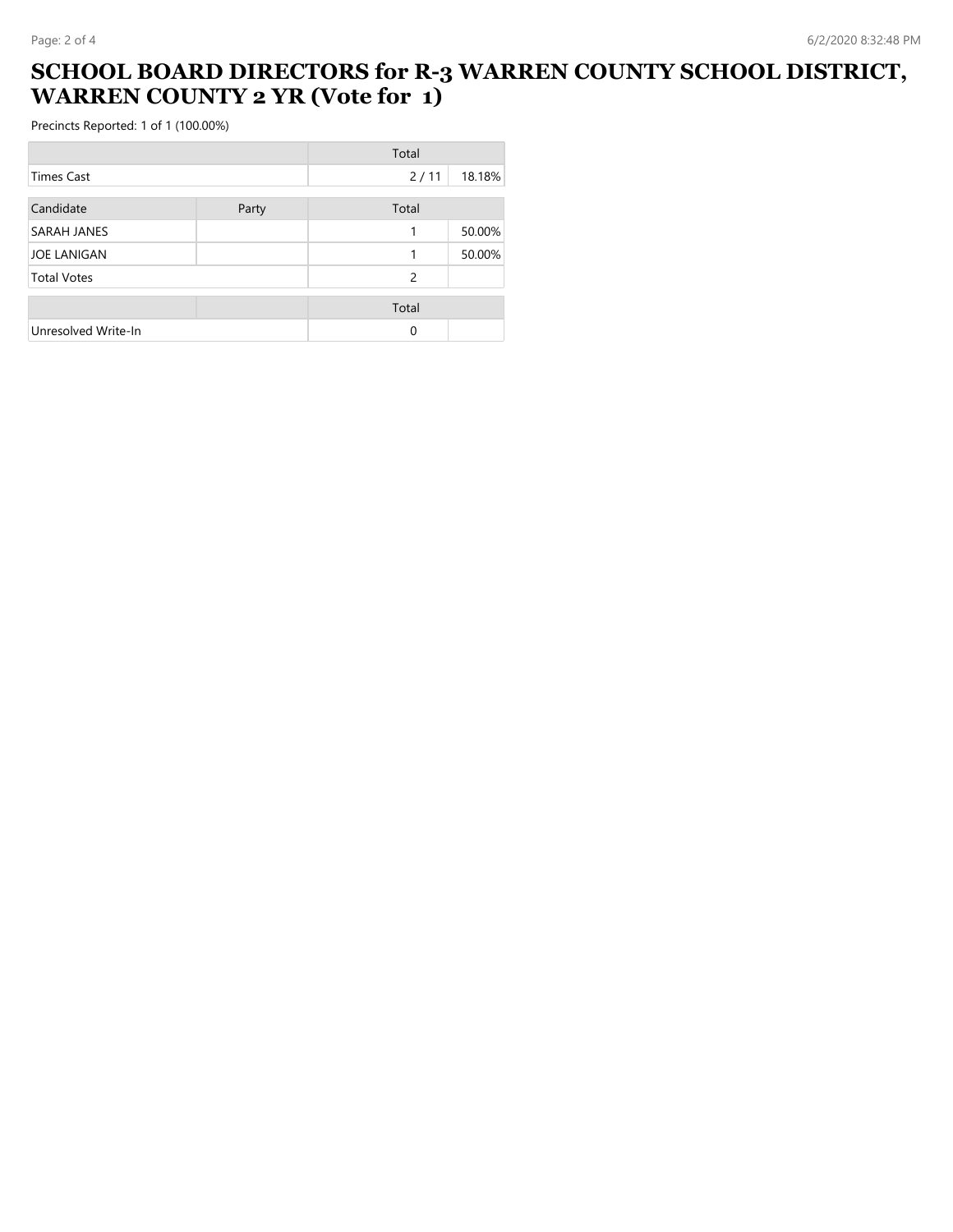# **PROPOSITION W for R-3 WARREN COUNTY SCHOOL DISTRICT, WARREN COUNTY (Vote for 1)**

|                     |       | Total |         |
|---------------------|-------|-------|---------|
| <b>Times Cast</b>   |       | 2/11  | 18.18%  |
| Candidate           | Party | Total |         |
| <b>YES</b>          |       | 0     | 0.00%   |
| <b>NO</b>           |       | 2     | 100.00% |
| <b>Total Votes</b>  |       | 2     |         |
|                     |       | Total |         |
| Unresolved Write-In |       | 0     |         |